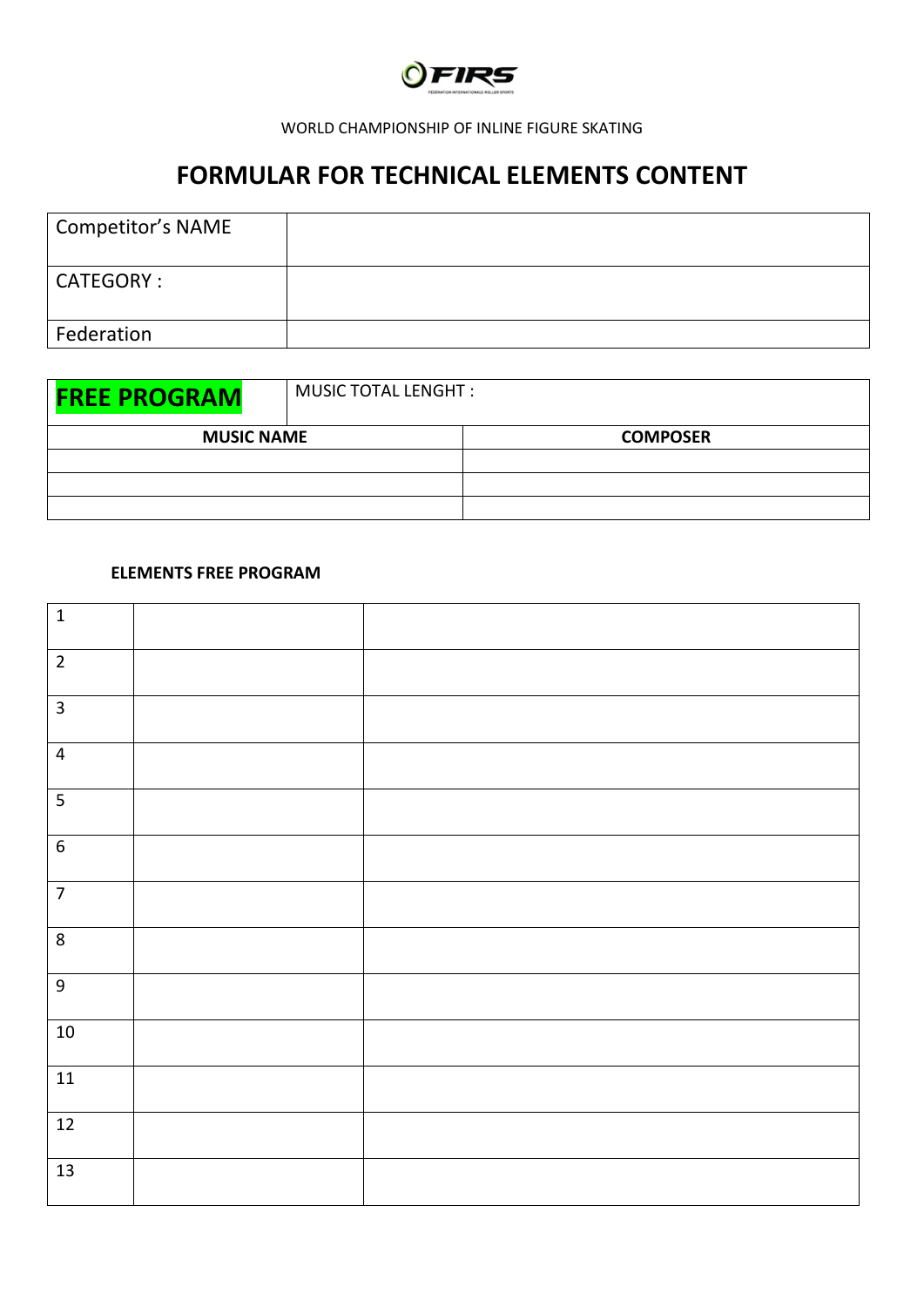

### WORLD CHAMPIONSHIP OF INLINE FIGURE SKATING

# **FORMULAR FOR TECHNICAL ELEMENTS CONTENT**

| Competitor's NAME |  |
|-------------------|--|
| CATEGORY :        |  |
| Federation        |  |

| <b>SHORT PROGRAM</b> | <b>MUSIC TOTAL LENGHT:</b> |                 |
|----------------------|----------------------------|-----------------|
| <b>MUSIC NAME</b>    |                            | <b>COMPOSER</b> |
|                      |                            |                 |
|                      |                            |                 |
|                      |                            |                 |

## **ELEMENTS SHORT PROGRAM**

| $\mathbf 1$    |  |
|----------------|--|
| $\overline{2}$ |  |
| $\overline{3}$ |  |
| $\overline{4}$ |  |
| 5              |  |
| $6\,$          |  |
| $\overline{7}$ |  |